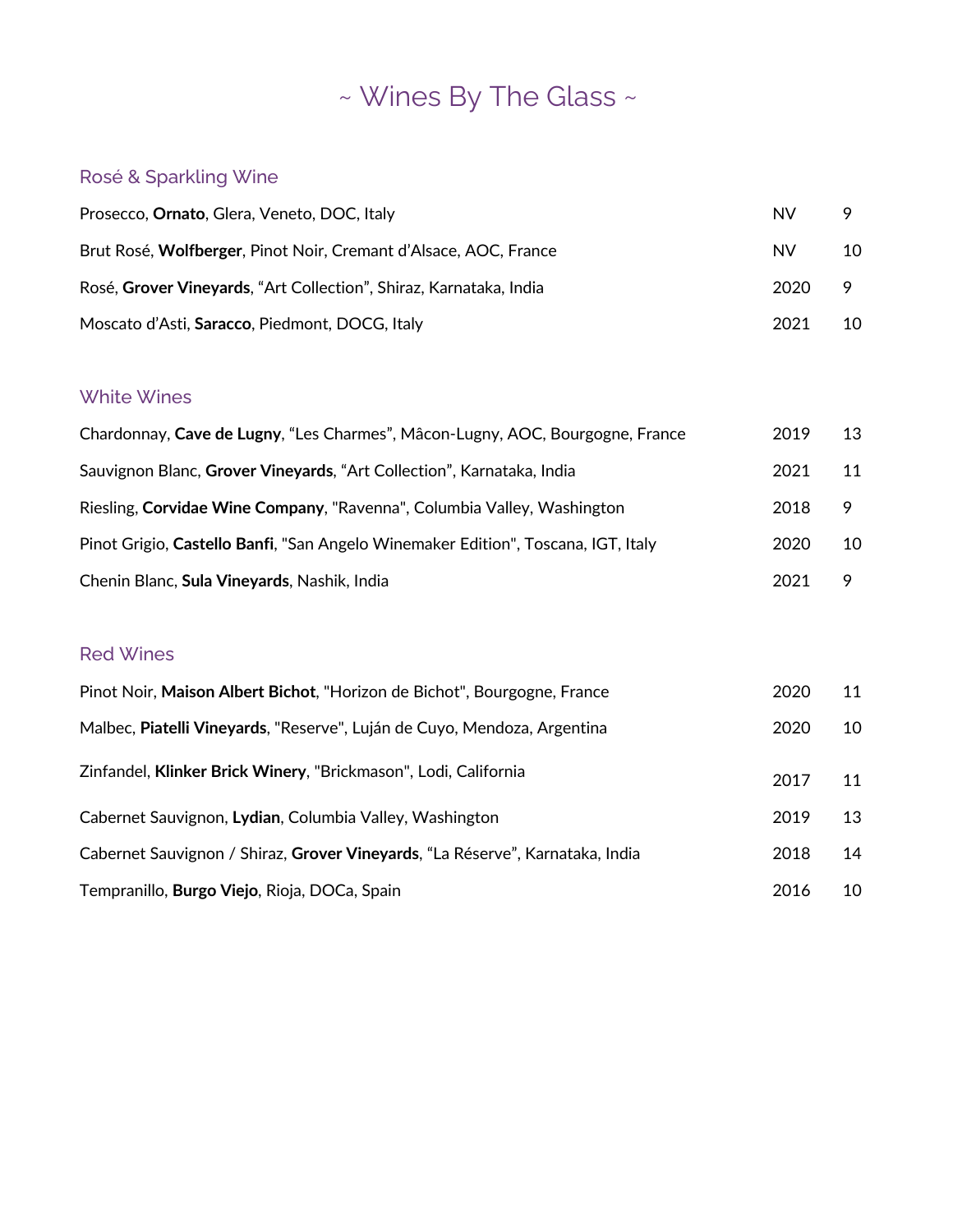## ~ Sparkling Wines ~

| 101 | Schramsberg Vineyards, "Mirabelle", Brut, Chardonnay / Pinot Noir, North Coast,<br>California                   | <b>NV</b> | 56 |
|-----|-----------------------------------------------------------------------------------------------------------------|-----------|----|
| 102 | Destello, Brut, Xarel-lo / Macabeu / Parellada / Chardonnay, Cava, Reserva, Catalonia,<br>Spain                 | 2016      | 35 |
| 103 | Monmousseau, "Cuvée J.M.", Brut, Chenin Blanc / Chardonnay, Touraine, AOC, Loire<br>Valley, France              | <b>NV</b> | 48 |
| 104 | Wolfberger, Brut, Pinot Blanc / Pinot Auxerrois, Cremant d'Alsace, AOC, France                                  | NV        | 36 |
| 105 | Ca' del Bosco, "Cuvée Prestige", Chardonnay / Pinot Bianco / Pinot Nero, Franciacorta,<br>DOCG, Lombardy, Italy | <b>NV</b> | 77 |
| 106 | <b>Ornato, Glera, Prosecco, DOC, Veneto, Italy</b>                                                              | NV        | 33 |
| 107 | Nino Franco, "Rustico", Glera, Valdobbiadene, Prosecco Superiore, DOCG, Veneto, Italy                           | <b>NV</b> | 62 |

## ~ Champagnes ~

| 201 | Champagne Trouillard, Brut, Pinot Noir / Pinot Meunier / Chardonnay, Champagne,<br>AOC. France                  | <b>NV</b> | 80  |
|-----|-----------------------------------------------------------------------------------------------------------------|-----------|-----|
| 202 | Veuve Clicquot, "Yellow Label", Brut, Pinot Noir / Pinot Meunier / Chardonnay, Reims,<br>Champagne, AOC, France | <b>NV</b> | 147 |

## ~ Sparkling Rosé ~

| 301 | J Vineyards & Winery, Brut Rosé, Pinot Noir / Chardonnay / Pinot Meunier, Russian<br>River Valley, California       | NV        | 92  |
|-----|---------------------------------------------------------------------------------------------------------------------|-----------|-----|
| 302 | Pierre Sparr, "Crémant d'Alsace", Brut Rosé, Pinot Noir, Alsace, AOC, Loire, France                                 | <b>NV</b> | 44  |
| 303 | Wolfberger, Brut Rosé, Pinot Noir, Cremant d'Alsace, AOC, France                                                    | NV        | 36  |
| 304 | Maison Albert Bichot, "Crémant de Bourgogne", Brut Rosé, Pinot Noir / Chardonnay /<br>Gamay, Bourgogne, AOC, France | <b>NV</b> | 54  |
| 305 | Barboursville Vineyards, "Cuvée 1814", Brut Rosé, Pinot Noir, Oltrepò Pavese, DOCG,<br>Lombardy, Italy              | <b>NV</b> | 56  |
| 306 | Rebuli, Rosé Brut, Glera / Pinot Noir, Prosecco, DOC, Veneto, Italy                                                 | NV        | 35. |

## ~ Rosé Champagne ~

| 401 | Moet & Chandon, "Rosé Imperial", Pinot Noir / Pinot Meunier / Chardonnay, Epernay,<br>Champagne, AOC, France | <b>NV</b> | 140 |
|-----|--------------------------------------------------------------------------------------------------------------|-----------|-----|
| 402 | <b>G.H. Mumm, "Cordon Rosé", Chardonnay / Pinot Meunier / Pinot Noir, Champagne,</b><br>AOC. France          | NV        | 90  |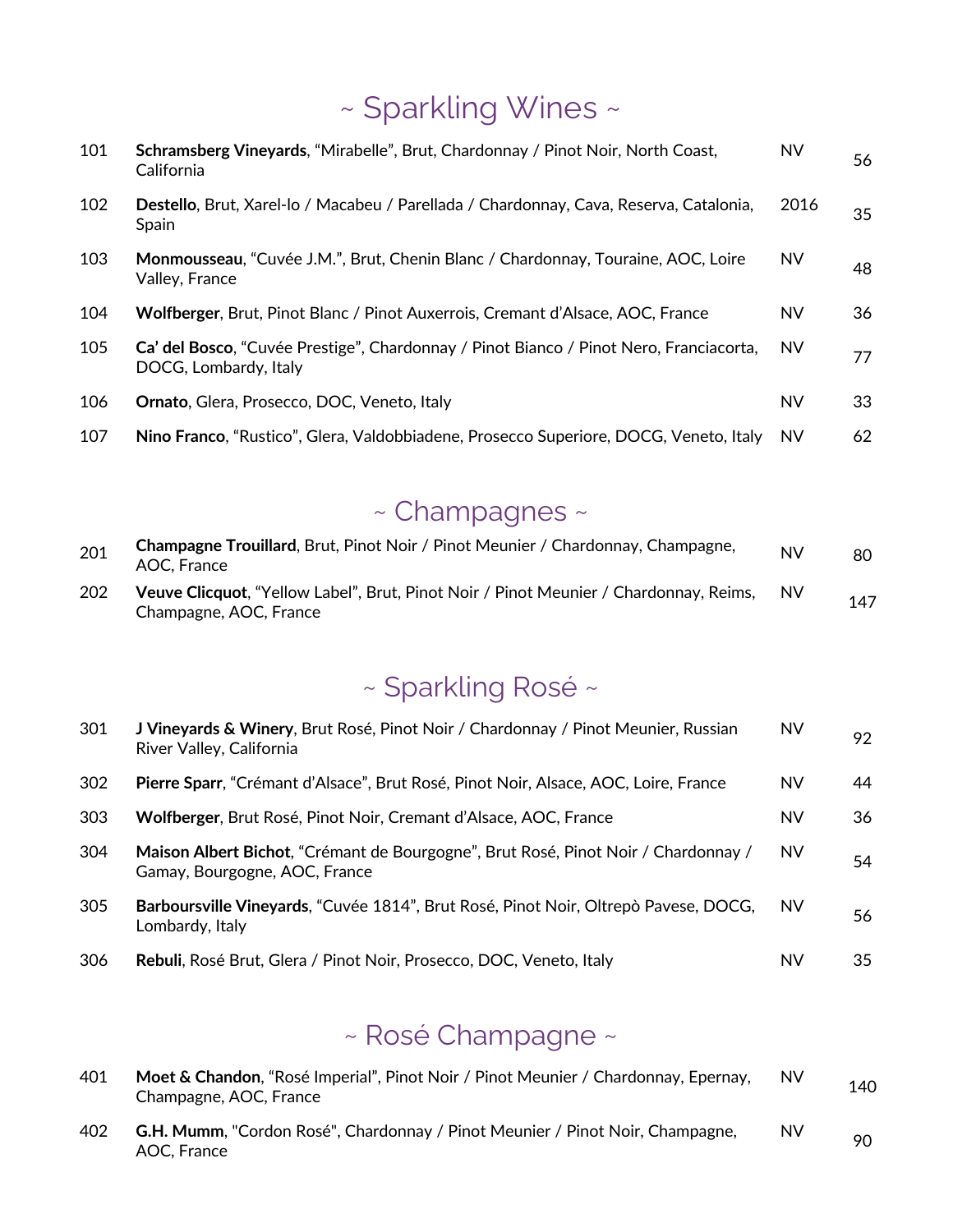#### $~\sim$  Rosé  $\sim$

| 501 | Barboursville Vineyards, "Allegranté", Petit Syrah / Nebbiolo, Virginia                                                                     | 2019 | 41 |
|-----|---------------------------------------------------------------------------------------------------------------------------------------------|------|----|
| 502 | Charles Thomas, Grenache / Syrah / Cinsault, Sainte Victoire, AOC, Côtes de<br>Provence, France                                             | 2020 | 38 |
| 503 | Figuière, "Magali Cuvée Signature", Cinsault / Grenache / Cabernet Sauvignon /<br>Syrah / Mourvèdre / Rolle, Côtes de Provence, AOP, France | 2020 | 42 |
| 504 | Château Minuty, "M", Grenache / Cinsault / Syrah, Côtes de Provence, AOP, France                                                            | 2020 | 49 |
| 505 | Grover Zampa Vineyards, "Art Collection", Shiraz, Karnataka, India                                                                          | 2020 | 33 |

## ~ Chardonnay ~

| 601 | Sixto, "Uncovered", Washington                                                                  | 2017 | 77  |
|-----|-------------------------------------------------------------------------------------------------|------|-----|
| 602 | Orin Swift, "Mannequin", California                                                             | 2018 | 79  |
| 603 | Sonoma-Cutrer Vineyards, "Les Pierres", Sonoma Coast, California                                | 2017 | 98  |
| 604 | B.R. Cohn Winery, Russian River Valley, California                                              | 2018 | 43  |
| 605 | Beringer Vineyards, "Private Reserve", Napa Valley, California                                  | 2018 | 77  |
| 606 | Freemark Abbey, Napa Valley, California                                                         | 2018 | 68  |
| 607 | Ferrari-Carano, "Reserve", Carneros, Napa Valley, California                                    | 2018 | 62  |
| 608 | Saintsbury, Carneros, Napa Valley, California                                                   | 2018 | 55  |
| 609 | Rombauer Vineyards, Carneros, California                                                        | 2019 | 94  |
| 610 | Talbott Vineyards, "Estate Grown", Sleepy Hollow Vineyard, Santa Lucia Highlands,<br>California | 2016 | 68  |
| 611 | Bodega Catena Zapata, "Catena Alta", Mendoza, Argentina                                         | 2017 | 78  |
| 612 | Domaine Laroche, "Saint Martin", Chablis, AOC, Bourgogne, France                                | 2018 | 68  |
| 613 | Domaine Seguin-Manuel, "Vielles Vignes", Chassagne-Montrachet, AOC, Bourgogne,<br>France        | 2016 | 159 |
| 614 | Chartron & Trebuchet, "Les Bouchots", 1er Cru, Montagny, AOC, Bourgogne, France                 | 2017 | 75  |
| 615 | Maison Joseph Drouhin, Pouilly-Fuissé, AOC, Bourgogne, France                                   | 2018 | 87  |
| 616 | Cave de Lugny, "Les Charmes", Mâcon-Lugny, AOC, Bourgogne, France                               | 2019 | 45  |
| 617 | De Wetshof Estate, "Bon Vallon", Robertson Valley, Western Cape, South Africa                   | 2021 | 48  |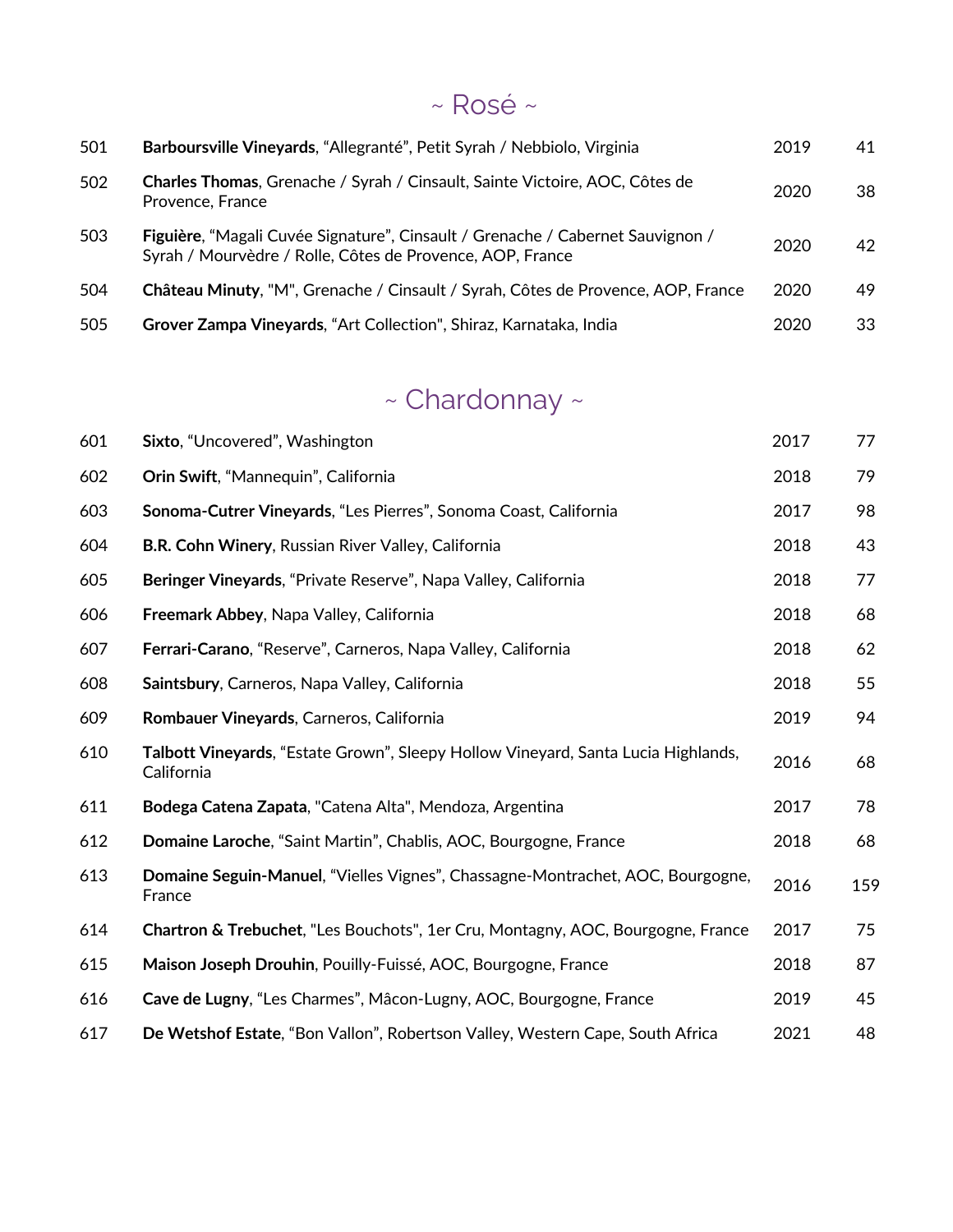# ~ Sauvignon Blanc ~

| 701 | Illumination By Quintessa, California                                        | 2019 | 65  |
|-----|------------------------------------------------------------------------------|------|-----|
| 702 | Merry Edwards Winery, Russian River Valley, California                       | 2018 | 111 |
| 703 | Domaine de Reuilly, "Les Pierres Plates", Reuilly, AOC, Loire Valley, France | 2018 | 56  |
| 704 | Daniel Chotard, Sancerre, AOC, Loire, France                                 | 2020 | 70  |
| 705 | <b>Cloudy Bay, Marlborough, New Zealand</b>                                  | 2020 | 84  |
| 706 | Loveblock by Kim Crawford, Marlborough, New Zealand                          | 2020 | 53  |
| 707 | Spy Valley, "Sustainably Crafted", Marlborough, New Zealand                  | 2021 | 42  |
| 708 | Yealands, Awatere Valley, Marlborough, New Zealand                           | 2021 | 59  |
| 709 | Grover Zampa Vineyards, "Art Collection", Karnataka, India                   | 2021 | 40  |

## ~ Riesling ~

| 801 | Corvidae Wine Company, "Ravenna", Columbia Valley, Washington | 2018 | 33 |
|-----|---------------------------------------------------------------|------|----|
| 802 | Eroica by Château Ste. Michelle, Columbia Valley, Washington  | 2018 | 47 |
| 803 | <b>Trimbach, Alsace, AOC, France</b>                          | 2018 | 52 |
| 804 | <b>Schlink Haus, Auslese, Nahe, Germany</b>                   | 2020 | 40 |
| 805 | Loimer, Langenlois Kamptal, DAC, Niederösterreich, Austria    | 2017 | 34 |
| 806 | Pewsey Vale Vineyard, "Dry", Eden Valley, Australia           | 2021 | 36 |

## ~ Pinot Grigio ~

| 901 | Santa Margherita, Alto Adige, DOC, Italy                 | 2019 | 56 |
|-----|----------------------------------------------------------|------|----|
| 902 | <b>Castello Banfi, "San Angelo", Toscana, IGT, Italy</b> | 2020 | 36 |

## ~ Pinot Blanc // Pinot Gris ~

| 1001 | <b>Chehalem, Pinot Gris, Chehalem Mountains, Willamette Valley, Oregon</b> | 2018 | 52 |
|------|----------------------------------------------------------------------------|------|----|
| 1002 | Domaines Schlumberger, "Les Prince Abbes", Pinot Blanc, Alsace, France     | 2018 | 41 |
| 1003 | <b>Pierre Sparr, Pinot Gris, Alsace, AOC, France</b>                       | 2017 | 43 |
| 1004 | Kettmeir, Pinot Bianco, Süditrol-Alto Adige, DOC, Italy                    | 2018 | 46 |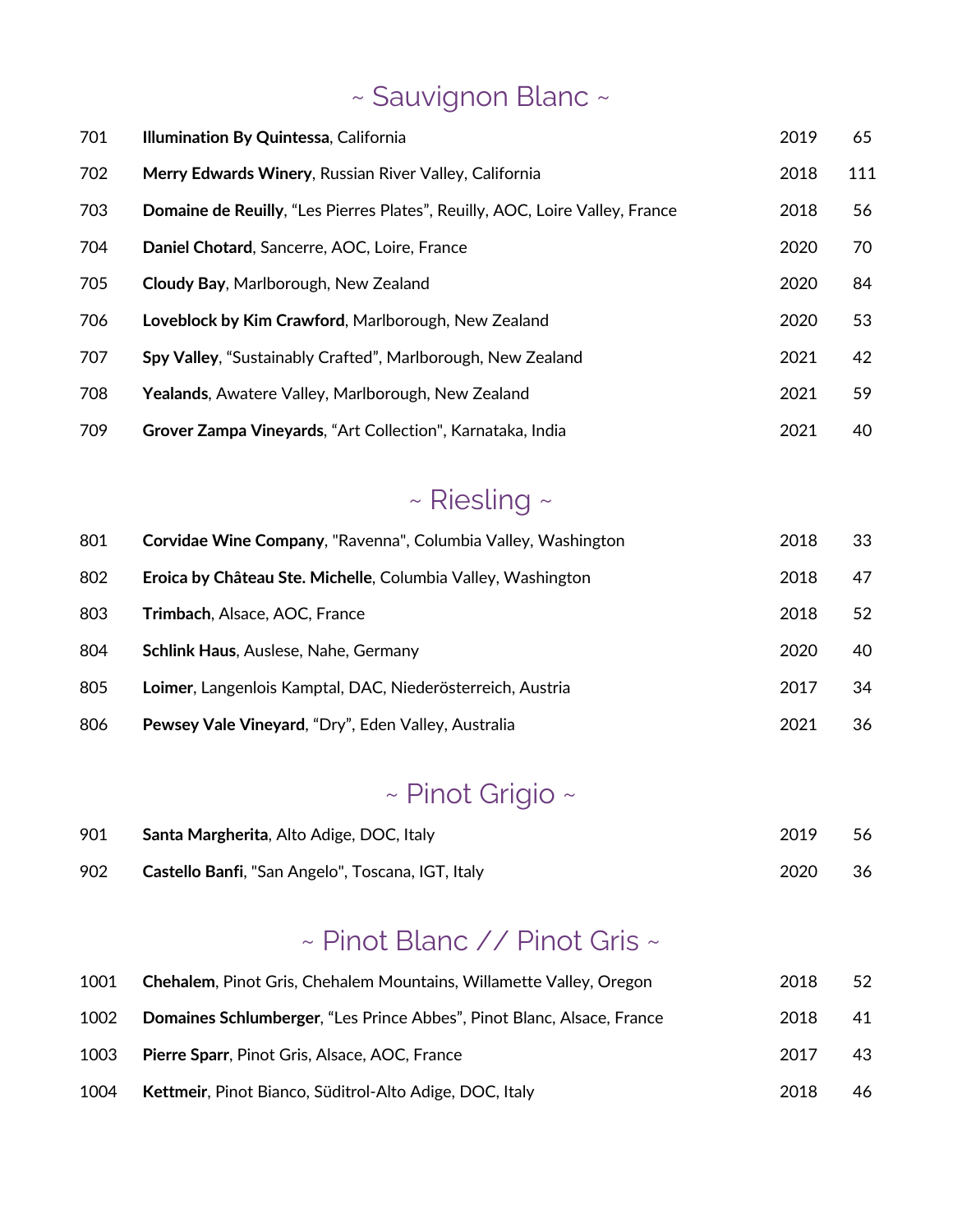## ~ Old World Whites ~

| 1101 | Bodegas As Laxas, Albariño, Rías Baixas, DO, Galicia, Spain                                            | 2019 | 42  |
|------|--------------------------------------------------------------------------------------------------------|------|-----|
| 1102 | Marc Brédif, "Classic", Chenin Blanc, Vouvray, Loire Valley, AOC, France                               | 2019 | 59  |
| 1103 | Les Costières de Pomérols, "Le Jade", Picpoul, Picpoul de Pinet, AOP, Languedoc-<br>Roussillon, France | 2020 | 31  |
| 1104 | Monte Tondo, Garganega, Soave, DOC, Veneto, Italy                                                      | 2019 | 38  |
| 1105 | Nicosia, "Vulkà", Carricante / Catarratto, Etna Bianco, DOC, Sicily, Italy                             | 2017 | 49. |
| 1106 | Laurenz V., Grüner Veltliner, "Friendly", Kamptal, Austria                                             | 2019 | 50  |

#### ~ New World Whites ~

| 1201 | Alexander Valley Vineyards, "Gewürz", Gewürztraminer, Mendocino, California                  | 2019 | 38 |
|------|----------------------------------------------------------------------------------------------|------|----|
| 1202 | Balletto Vineyards, "Estate", Gewürztraminer, Russian River Valley, Sonoma,<br>California    | 2018 | 50 |
| 1203 | The Williamsburg Winery, "Wessex Hundred", Viognier, Williamsburg, Virginia                  | 2018 | 47 |
| 1204 | Barboursville Vineyards, "Reserve", Vermentino, Virginia                                     | 2019 | 41 |
| 1205 | Grover Zampa Vineyards, "Vijay Amritraj Reserve Collection", Viognier, Nandi Hills,<br>India | 2019 | 66 |
| 1206 | Sula Vineyards, Chenin Blanc, Nashik, India                                                  | 2021 | 33 |

## ~ Virginia Wines ~

| 501  | Barboursville Vineyards, "Allegranté", Petit Syrah / Nebbiolo, Virginia     | 2019 | 41 |
|------|-----------------------------------------------------------------------------|------|----|
| 1203 | The Williamsburg Winery, "Wessex Hundred", Viognier, Williamsburg, Virginia | 2018 | 47 |
| 1204 | Barboursville Vineyards, "Reserve", Vermentino, Virginia                    | 2019 | 41 |
| 2504 | Barboursville Vineyards, "Reserve", Cabernet Franc / Petit Verdot, Virginia | 2019 | 52 |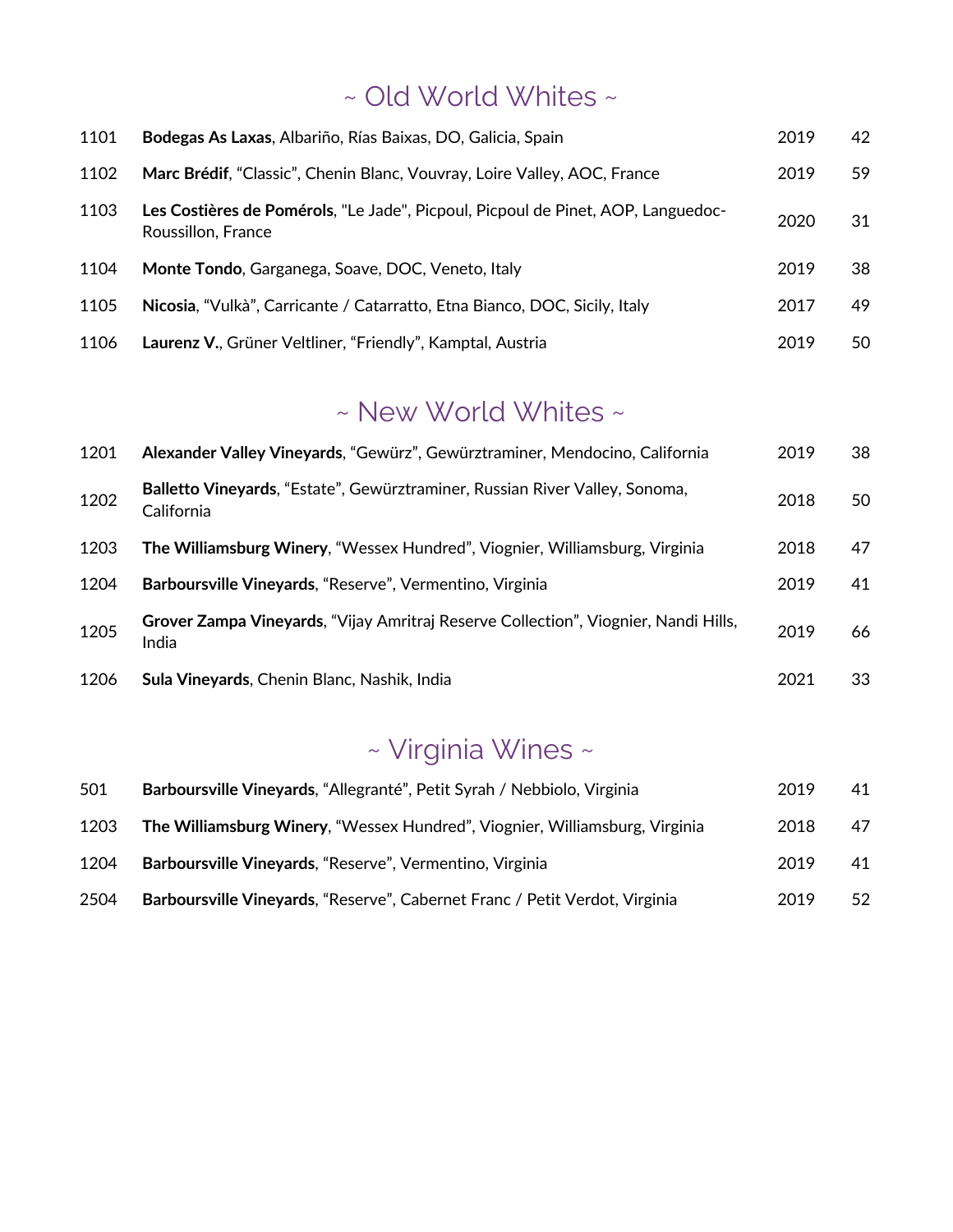## ~ Pinot Noir ~

| 1301 | Argyle Winery, "Grower Series", Willamette Valley, Oregon                                                    | 2019 | 50  |
|------|--------------------------------------------------------------------------------------------------------------|------|-----|
| 1302 | Domaine Drouhin, Dundee Hills, Willamette Valley, Oregon                                                     | 2017 | 93  |
| 1303 | Panther Creek Cellars, "Winemaker's Cuvée", Willamette Valley, Oregon                                        | 2019 | 56  |
| 1304 | Siduri, Willamette Valley, Oregon                                                                            | 2018 | 70  |
| 1305 | EnRoute by Far Niente, "Les Pommiers", Russian River Valley, California                                      | 2018 | 122 |
| 1306 | Russian River Vineyards, "Winemaker's Collection Classic Cuvée", Russian River<br>Valley, Sonoma, California | 2017 | 70  |
| 1307 | Belle Glos, Las Alturas Vineyard, Santa Lucia Highlands, California                                          | 2018 | 108 |
| 1308 | Talbott Vineyards, "Estate Grown", Sleepy Hollow Vineyard, Santa Lucia Highlands,<br>California              | 2014 | 80  |
| 1309 | Loring Wine Company, "Cooper Jaxon", Santa Barbara, California                                               | 2017 | 46  |
| 1310 | Maison Albert Bichot, "Horizon de Bichot", Bourgogne, France                                                 | 2020 | 40  |
| 1311 | Maison Louis Jadot, Bourgogne, AOC, France                                                                   | 2018 | 49  |
| 1312 | Maison Louis Latour, Marsannay, AOC, Bourgogne, France                                                       | 2017 | 67  |
| 1313 | Bouchard Père & Fils, "Beaune du Château", 1er Cru, Beaune, AOC, Côte d'Or, France                           | 2017 | 107 |
| 1314 | Montes Wines, "Montes Alpha", Aconcagua Costa, DO, Chile                                                     | 2020 | 44  |
| 1315 | Loveblock by Kim Crawford, Central Otago, New Zealand                                                        | 2018 | 73  |

## ~ Beaujolais ~

| 1401 | Château de Varennes, Gamay, Beaujolais-Villages, AOC, Burgundy, France                                      | 2019 | 36  |
|------|-------------------------------------------------------------------------------------------------------------|------|-----|
| 1402 | Château du Moulin-À-Vent, "Couvent des Thorins", Gamay, Moulin-à-Vent, AOC,<br>Beaujolais, Burgundy, France | 2018 | 66  |
| 1403 | Domaine Blain Soeur et Frère, "Pierre Bleue", Gamay, Côte de Brouilly, AOC,<br>Beaujolais, Burgundy, France | 2016 | 60  |
|      | $\sim$ Merlot $\sim$                                                                                        |      |     |
| 1501 | Northstar, Merlot / Cabernet Sauvignon / Petit Verdot, Columbia Valley, Washington                          | 2015 | 62  |
| 1502 | Clos Pegase, Mitsuko's Vineyard, Carneros, Napa Valley, California                                          | 2018 | 54  |
| 1503 | Duckhorn Vineyards, Merlot / Cabernet Sauvignon / Malbec / Petit Verdot, Napa<br>Valley, California         | 2017 | 113 |
| 1504 | Markham Vineyards, Merlot / Cabernet Sauvignon / Petite Sirah / Malbec, Napa<br>Valley, California          | 2018 | 49  |
| 1505 | <b>Textbook</b> , Merlot / Cabernet Sauvignon, Napa Valley, California                                      | 2019 | 60  |
|      |                                                                                                             |      |     |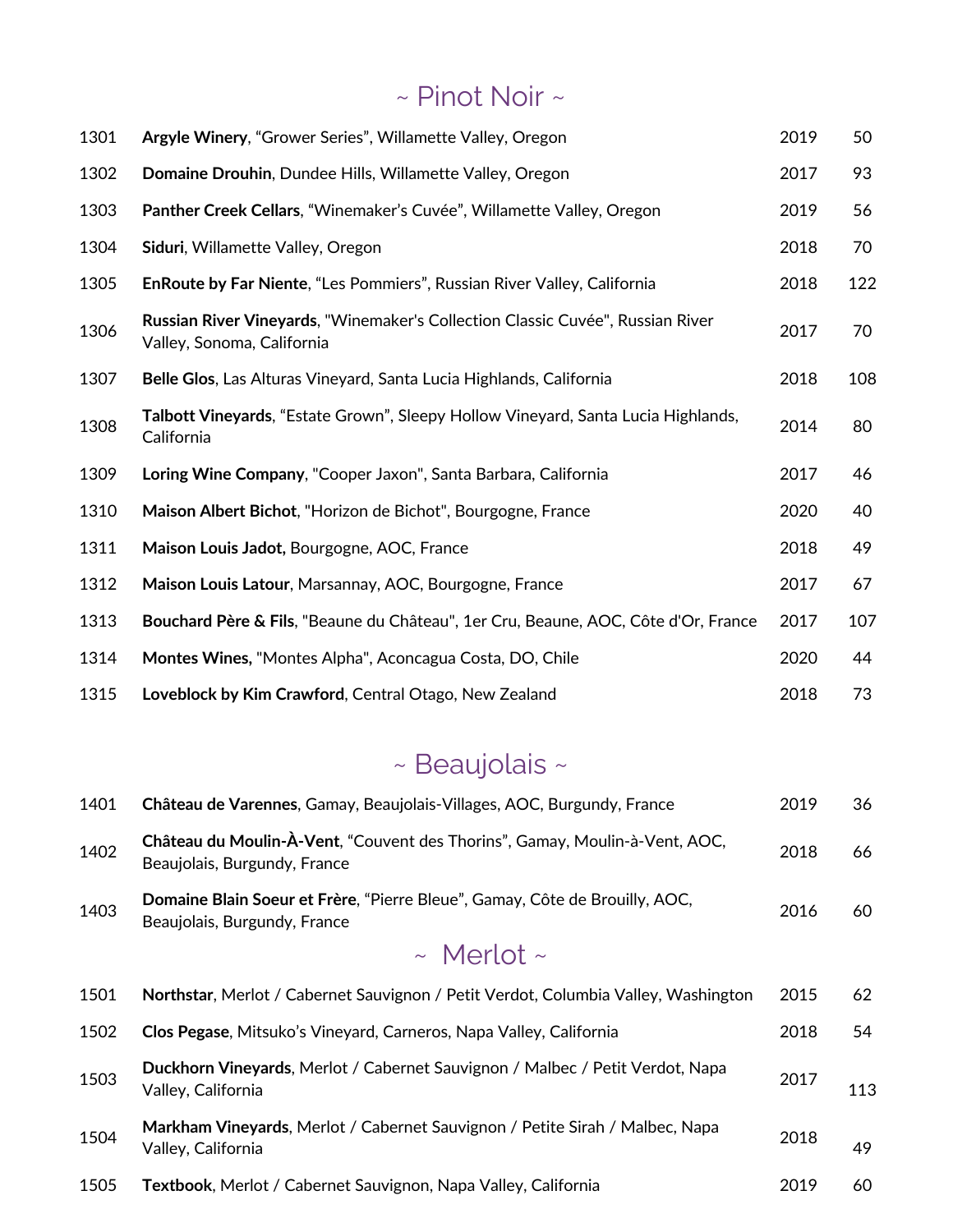# ~ Syrah, Shiraz, & Petite Sirah ~

| 1601 | Lone Birch, Syrah, Yakima Valley, Washington                                            | 2019 | 32  |
|------|-----------------------------------------------------------------------------------------|------|-----|
| 1602 | K Vintners, "Milbrandt", Syrah, Wahluke Slope, Washington                               | 2018 | 62  |
| 1603 | Orin Swift, "Machete", Petite Sirah / Syrah / Grenache, California                      | 2017 | 128 |
| 1604 | Stags' Leap Winery, Petite Sirah, Napa Valley, California                               | 2017 | 80  |
| 1605 | Fess Parker, "The Big Easy", Syrah / Grenache / Petite Sirah, Santa Barbara, California | 2018 | 68  |
| 1606 | Penfolds, "Kalimna Bin 28", Shiraz, Australia                                           | 2017 | 71  |
| 1607 | Thorn-Clarke Wines, "James Goddard", Shiraz, Barossa Valley, Australia                  | 2018 | 34  |
| 1608 | Mollydooker, "Blue Eyed Boy", Shiraz, McLaren Vale, Australia                           | 2018 | 122 |

#### ~ Malbec ~

| 1701 | Bodega Colomé, "Estate", Upper Calchaquí Valley, Salta, Argentina | 2019 | 52  |
|------|-------------------------------------------------------------------|------|-----|
| 1702 | Bodega Catena Zapata, "Catena Alta", Mendoza, Argentina           | 2016 | 116 |
| 1703 | Piatelli Vineyards, "Reserve", Luján de Cuyo, Mendoza, Argentina  | 2020 | 40  |
| 1704 | Viña Cobos, "Felino", Mendoza, Argentina                          | 2020 | 45  |
| 1705 | Zuccardi, "Concreto", Mendoza, Paraje Altamira, Argentina         | 2019 | 84  |
| 1706 | Château du Caillau, Cahors, AOC, France                           | 2019 | 38  |

## ~ Zinfandel ~

| 1801 | The Prisoner Wine Company, "Saldo", Zinfandel / Petite Sirah / Syrah, California                                 | 2019 | 70 |
|------|------------------------------------------------------------------------------------------------------------------|------|----|
| 1802 | <b>Carol Shelton Wines, "Wild Thing", Old Vine Zinfandel / Carignan / Petite Sirah,</b><br>Mendocino, California | 2018 | 48 |
| 1803 | Alexander Valley Vineyards, "Redemption", Dry Creek Valley, Sonoma, California                                   | 2016 | 59 |
| 1804 | Ridge Vineyard, "East Bench", Dry Creek Valley, Sonoma, California                                               | 2019 | 80 |
| 1805 | Klinker Brick Winery, "Brickmason", Zinfandel / Syrah / Cabernet Sauvignon / Petite<br>Sirah, Lodi, California   | 2017 | 40 |
| 1806 | Rabble Wine Company, Zinfandel, Mossfire Ranch, Paso Robles, California                                          | 2019 | 48 |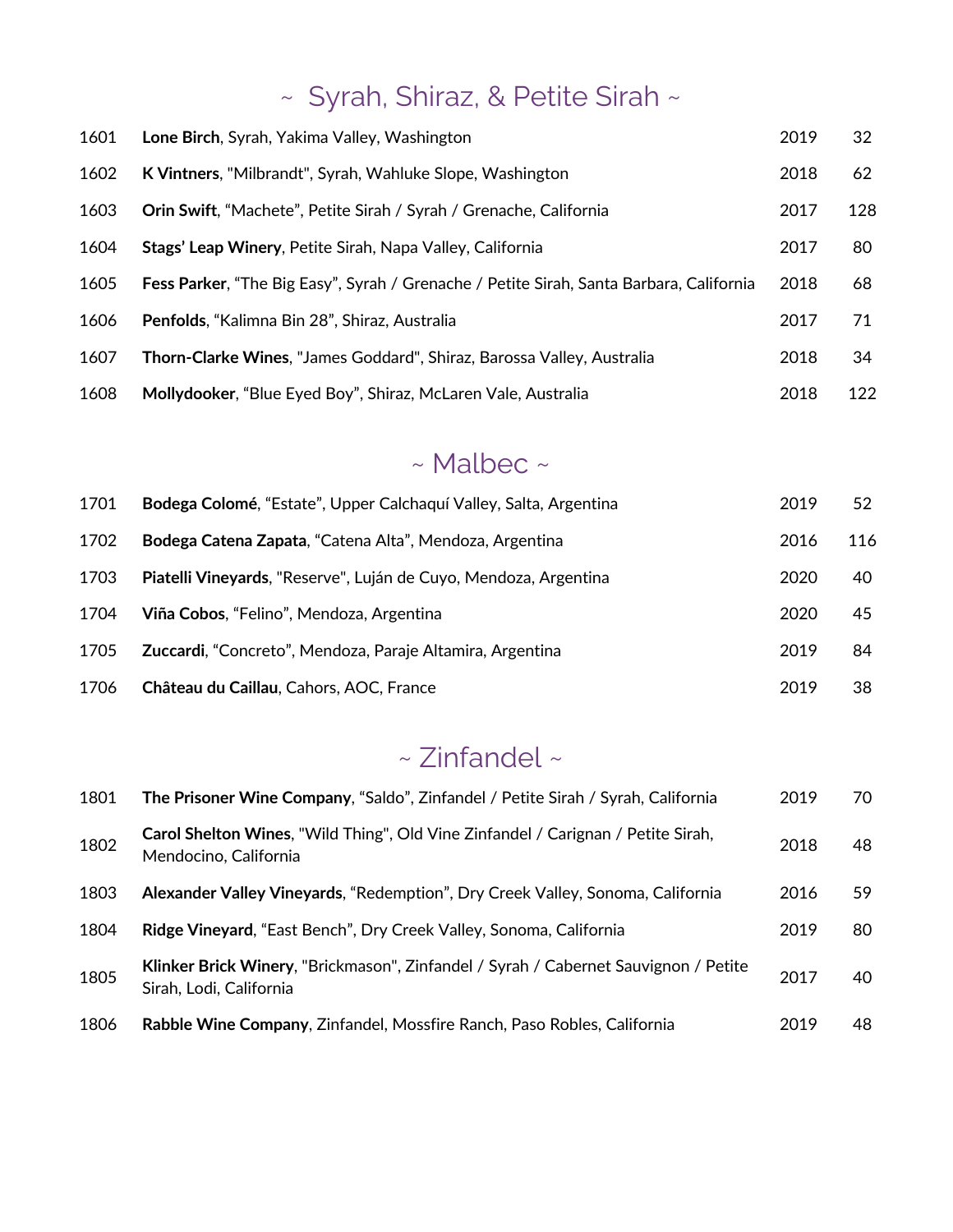## ~ Cabernet ~

| 1901 | Canvasback, Cabernet Sauvignon / Merlot / Petit Verdot / Cabernet Franc, Red<br>Mountain, Washington                                                 | 2016 | 87  |
|------|------------------------------------------------------------------------------------------------------------------------------------------------------|------|-----|
| 1902 | Abeja, Cabernet Sauvignon / Merlot / Cabernet Franc / Petit Verdot, Columbia Valley,<br>Washington                                                   | 2017 | 120 |
| 1903 | Lydian, Cabernet Sauvignon, Columbia Valley, Washington                                                                                              | 2019 | 46  |
| 1904 | Raymond Vineyards, "Sommelier Selection", Cabernet Sauvignon / Merlot / Cabernet<br>Franc, California                                                | 2017 | 44  |
| 1905 | Bellacosa, Cabernet Sauvignon / Merlot / Petit Verdot / Cabernet Franc, North Coast,<br>California                                                   | 2016 | 41  |
| 1906 | Black Stallion, Cabernet Sauvignon / Petit Verdot / Merlot / Malbec, Napa Valley,<br>California                                                      | 2016 | 62  |
| 1907 | Mount Veeder Winery, Cabernet Sauvignon, Napa Valley, California                                                                                     | 2018 | 77  |
| 1908 | Orin Swift, "Palermo", Cabernet Sauvignon / Merlot / Cabernet Franc, Napa Valley,<br>California                                                      | 2018 | 112 |
| 1909 | Quilt by the Wagner Family, Cabernet Sauvignon, Napa Valley, California                                                                              | 2018 | 108 |
| 1910 | Raymond Vineyards, "Reserve", Cabernet Sauvignon / Petit Verdot / Petite Sirah /<br>Merlot, Napa Valley, California                                  | 2017 | 101 |
| 1911 | Rutherford Ranch, Cabernet Sauvignon / Malbec / Merlot / Petite Sirah / Petit<br>Verdot, Napa Valley, California                                     | 2017 | 74  |
| 1912 | Trinchero, "Mario's Vineyard", Cabernet Sauvignon, Napa Valley, California                                                                           | 2014 | 98  |
| 1913 | Sanctuary Wines, Cabernet Sauvignon, Rutherford, Napa Valley, California                                                                             | 2016 | 68  |
| 1914 | Alexander Valley Vineyards, Cabernet Sauvignon / Merlot / Cabernet Franc / Malbec/<br>Petit Verdot, Alexander Valley, Sonoma, California             | 2019 | 45  |
| 1915 | Francis Ford Coppola Winery, "Director's Cut", Cabernet Sauvignon / Petit Verdot /<br>Cabernet Franc / Malbec / Merlot, Alexander Valley, California | 2017 | 53  |
| 1916 | Louis M. Martini, Cabernet Sauvignon / Petite Sirah, Alexander Valley, California                                                                    | 2017 | 71  |
| 1917 | Austin Hope Winery, Cabernet Sauvignon, Paso Robles, California                                                                                      | 2018 | 149 |
| 1918 | Justin, Cabernet Sauvignon, Paso Robles, California                                                                                                  | 2018 | 60  |
| 1919 | Bodega Catena Zapata, "Catena Alta", Cabernet Sauvignon / Cabernet Franc,<br>Mendoza, Argentina                                                      | 2015 | 112 |
| 1920 | Penfolds, "Max's", Cabernet Sauvignon, Australia                                                                                                     | 2016 | 44  |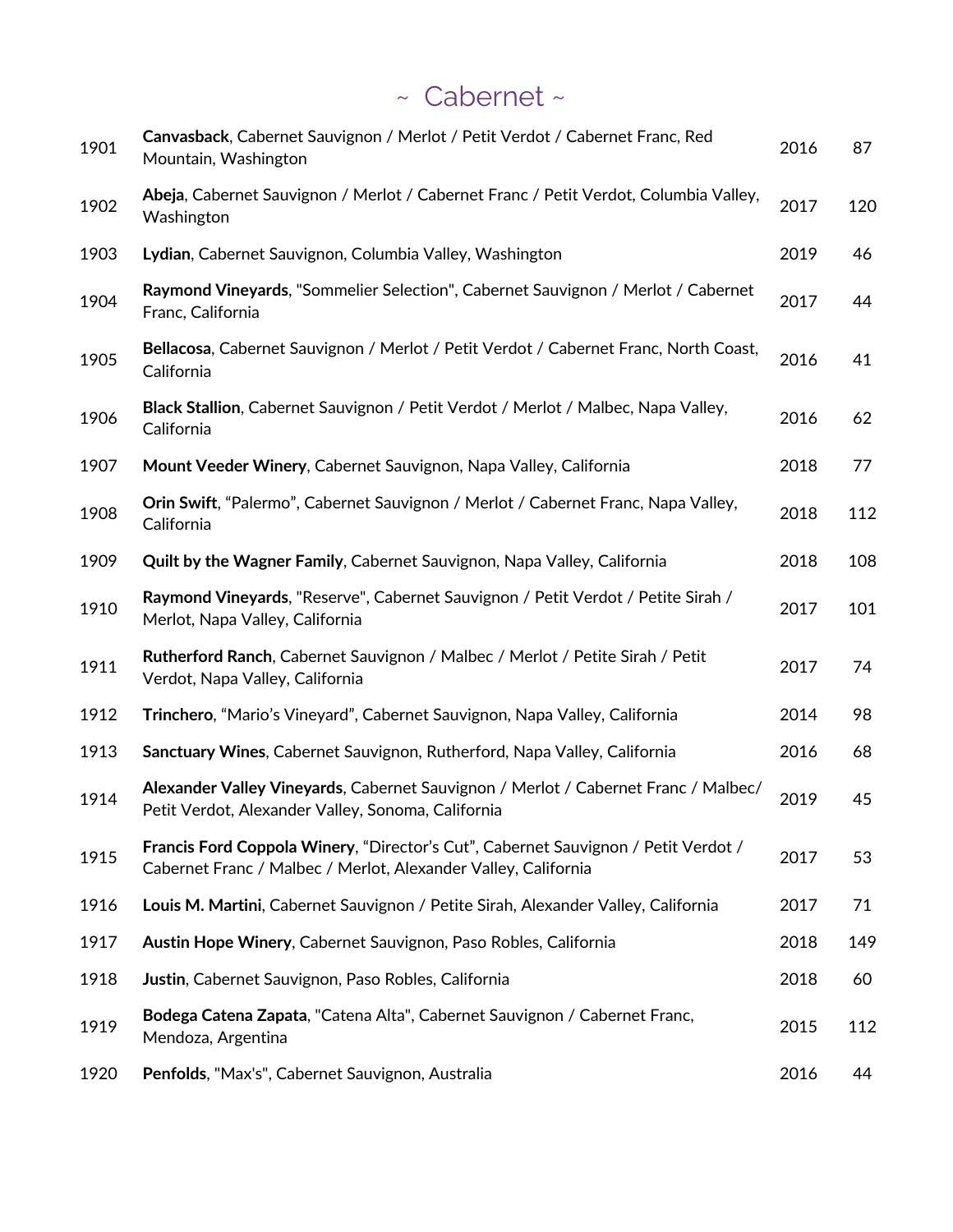## ~ Cabernet Blends ~

| 2001 | Mullan Road Cellars, Cabernet Sauvignon / Merlot / Cabernet Franc, Columbia Valley,<br>Washington                                                                                    | 2016      | 92  |
|------|--------------------------------------------------------------------------------------------------------------------------------------------------------------------------------------|-----------|-----|
| 2002 | Chappellet, "Mountain Cuvée", Cabernet Sauvignon / Merlot / Malbec / Petit Verdot /<br>Cabernet Franc, Napa Valley, California                                                       | 2018      | 75  |
| 2003 | Opus One Winery, "Overture" Cabernet Sauvignon / Petit Verdot / Merlot / Cabernet<br>Franc / Malbec, Napa Valley, California                                                         | <b>NV</b> | 272 |
| 2004 | Opus One Winery, "Overture", Cabernet Sauvignon / Merlot / Petit Verdot /<br>Cabernet Franc, 2017 / 2018 Blend, Napa Valley, California                                              | <b>NV</b> | 297 |
| 2005 | Orin Swift, "Papillon", Cabernet Sauvignon / Merlot / Petit Verdot / Malbec /<br>Cabernet Franc / Petite Sirah, Napa Valley, California                                              | 2018      | 152 |
| 2006 | Pahlmeyer Vineyards, "Jayson", Cabernet Sauvignon / Merlot / Cabernet Franc /<br>Malbec / Petit Verdot, Napa Valley, California                                                      | 2017      | 122 |
| 2007 | Dry Creek Vineyard, "The Mariner" Cabernet Sauvignon / Merlot / Petit Verdot /<br>Cabernet Franc / Malbec /, Dry Creek Valley, California                                            | 2017      | 120 |
| 2008 | Harvey & Harriet, Cabernet Sauvignon / Syrah / Petite Sirah / Cabernet Franc / Petit<br>Verdot / Malbec, San Luis Obispo County, California                                          | 2019      | 56  |
| 2009 | Niner Wine Estates, "Bootjack Red", Cabernet Sauvignon / Malbec / Merlot /<br>Cabernet Franc / Petit Verdot / Carmernere / Syrah / Mourvedre / Zinfandel, Paso<br>Robles, California | 2017      | 56  |
| 2010 | Vina Robles, "Fore", Cabernet Sauvignon / Petite Sirah / Petit Verdot, Paso Robles,<br>California                                                                                    | 2018      | 66  |
| 2011 | Tooth & Nail, "The Possessor", Cabernet Sauvignon / Merlot / Petite Sirah / Syrah,<br>Tolliver Ranch Vineyard, Paso Robles, California                                               | 2016      | 56  |
| 2012 | Grover Zampa Vineyards, "La Réserve", Cabernet / Shiraz, Nandi Hills, India                                                                                                          | 2018      | 50  |
| 2013 | Grover Zampa Vineyards, "Vijay Amritraj Reserve Collection", Cabernet Sauvignon /<br>Shiraz / Viognier, Nandi Hills, India                                                           | 2017      | 60  |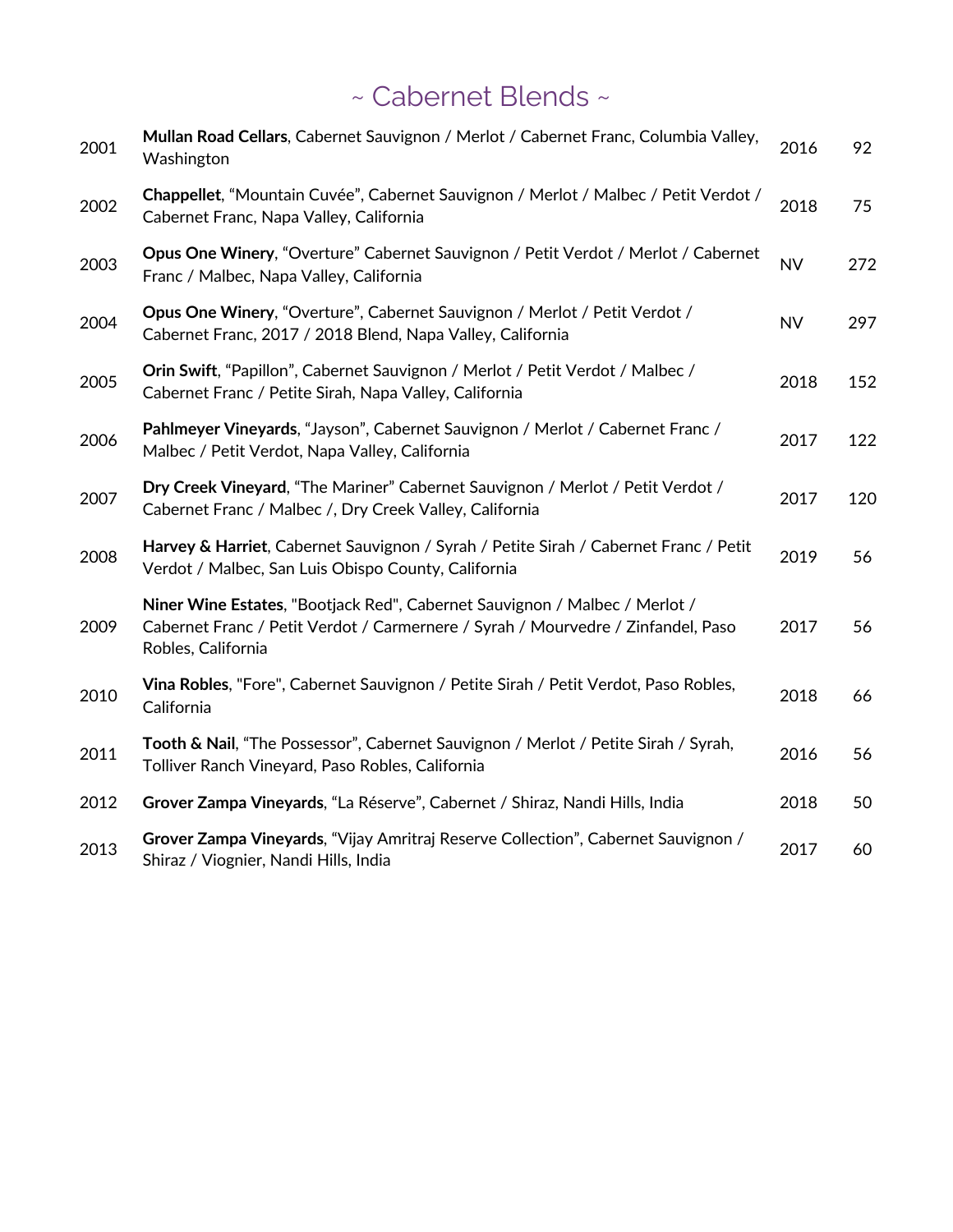# ~ Spanish Reds ~

| 2101 | Bodegas Faustino, "Gran Reserva I", Tempranillo / Graciano / Mazuelo, Rioja, DOCa                            | 2009 | 77 |
|------|--------------------------------------------------------------------------------------------------------------|------|----|
| 2102 | Burgo Viejo, "Reserva", Tempranillo / Graciano / Mazuelo, Rioja, DOCa                                        | 2016 | 36 |
| 2103 | La Maldita, Garnacha, Rioja, DOCa                                                                            | 2019 | 34 |
| 2104 | La Rioja Alta, "Viña Alberdi", Reserva, Tempranillo, Rioja, DOCa                                             | 2016 | 51 |
| 2105 | Scala Dei, "Prior", Garnacha / Carignan / Cabernet Sauvignon / Syrah, Priorat, DO,<br>Catalonia              | 2019 | 56 |
| 2106 | Anciano by Bodegas Navalon, "10 Years Old", Gran Reserva, Tempranillo, Valdepeñas,<br>DO, Castilla-La Mancha | 2008 | 32 |
| 2107 | <b>Toza</b> , Monastrell, Jumilla, DO, Murcia                                                                | 2019 | 31 |

## ~ French Reds ~

| 2201 | Château Batailley, 5ème Grand Cru Classé, Cabernet Sauvignon / Merlot / Cabernet<br>Franc / Petit Verdot, Pauillac, AOC, Bordeaux                 | 2014 | 220 |
|------|---------------------------------------------------------------------------------------------------------------------------------------------------|------|-----|
| 2202 | Château Clarke by Baron Edmond de Rothschild, Merlot / Cabernet Sauvignon,<br>Listrac-Médoc, Haut-Médoc, Bordeaux                                 | 2012 | 102 |
| 2203 | Château Greysac, Cru Bourgeois, Merlot / Cabernet Sauvignon / Cabernet Franc /<br>Petit Verdot, Médoc, AOC, Bordeaux                              | 2015 | 68  |
| 2204 | Château Busquet, Merlot / Cabernet Franc / Cabernet Sauvignon, Lussac-Saint-<br>Émillion, AOC, France                                             | 2018 | 52  |
| 2205 | M. Chapoutier, "La Petite Ruche", Syrah, Crozes-Hermitage, AOC, Rhône Valley                                                                      | 2017 | 58  |
| 2206 | Château de Beaucastel by Famille Perrin, "Coudoulet de Beaucastel", Grenache /<br>Mourvèdre / Syrah / Cinsault, Côtes de Rhône, AOC, Rhône Valley | 2019 | 66  |
| 2207 | Domaine la Boutinière, Grenache / Syrah / Mourvèdre / Cinsault, Châteauneuf du<br>Pape, AOC, Rhône Valley                                         | 2017 | 93. |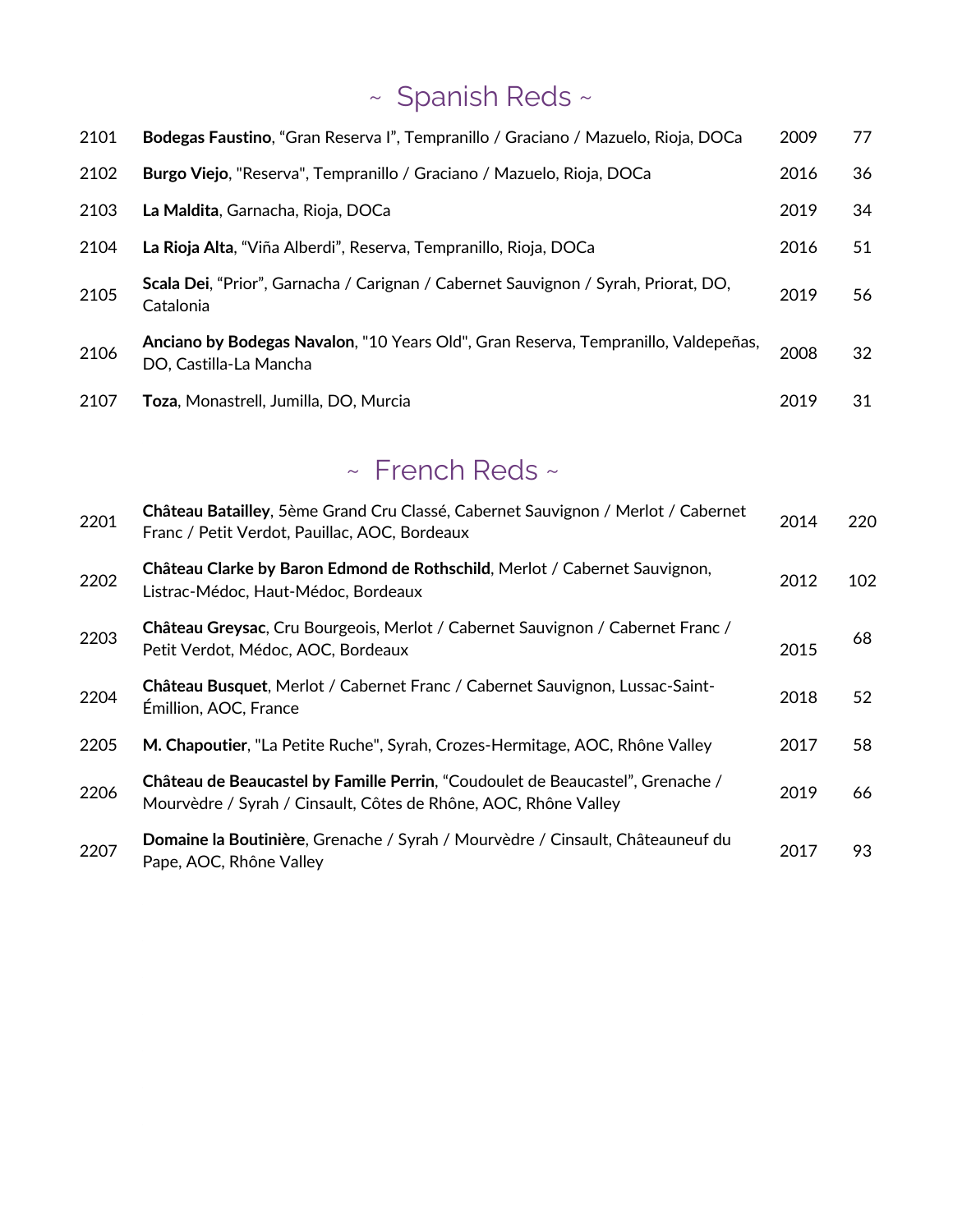## ~ Italian Reds ~

| 2301 | G.D. Vajra, Barbera, Barbera d'Alba, DOC, Piedmont                                                                                      | 2019      | 47  |
|------|-----------------------------------------------------------------------------------------------------------------------------------------|-----------|-----|
| 2302 | Prunotto, Dolcetto, Dolcetto D'Alba, DOC, Piedmont                                                                                      | 2017      | 41  |
| 2303 | Sassaia, Nebbiolo, Barolo, DOCG, Piedmont                                                                                               | 2012      | 92  |
| 2304 | Allegrini, "Palazzo della Torre", Corvina Veronese / Corvinone / Rondinella /<br>Sangiovese, Veronese, IGT                              | 2016      | 37  |
| 2305 | Brancaia, "TRE", Sangiovese / Merlot / Cabernet Sauvignon, Toscana, IGT                                                                 | 2016      | 43  |
| 2306 | DaVinci Wine, Sangiovese, Chianti Classico Riserva, DOCG, Tuscany                                                                       | 2016      | 45  |
| 2307 | Planeta, Frappato, Vittoria, DOC, Sicily                                                                                                | 2018      | 50  |
|      | $\sim$ New World Reds $\sim$                                                                                                            |           |     |
| 2501 | The Prisoner Wine Company, "The Prisoner", Zinfandel / Cabernet Sauvignon / Petite<br>Sirah / Syrah / Charbono, Napa Valley, California | 2019      | 126 |
| 2502 | Bonny Doon Vineyard, "Le Cigare Volante", Grenache / Cinsault / Syrah / Petite Sirah,<br>Central Coast, California                      | 2019      | 38  |
| 2503 | Lapostolle, "Cuvée Alexandre", Carménère, Apalta Vineyard, Valle del Colchagua, Chile                                                   | 2019      | 66  |
| 2504 | Barboursville Vineyards, "Reserve", Cabernet Franc / Petit Verdot, Virginia                                                             | 2019      | 52  |
| 2505 | Yalumba, "Old Bush Vine", Grenache, Barossa, Australia                                                                                  | 2018      | 36  |
|      | ~ Sweet & Fortified Wines ~                                                                                                             |           |     |
| 2601 | Broadbent, "5 Year Reserve", Tinta Negra, Madeira, Portugal, 750 mL                                                                     | <b>NV</b> | 54  |
| 2602 | Taylor Fladgate, "Late Bottled Vintage Porto", Touriga Nacional Blend, Porto, DOC,<br>Douro, Portugal, 750 mL                           | 2016      | 52  |
| 2603 | Bodegas Emilio Hidalgo, Pedro Ximénez, Jerez-Xérès-Sherry, DO, Spain, 500mL                                                             | <b>NV</b> | 55  |
| 2604 | La Fleur Renaissance, Sémillon / Sauvignon Blanc, Sauternes, AOP, Bordeaux, France,<br>375 mL                                           | 2016      | 50  |
| 2605 | Saracco, Moscato d'Asti, DOCG, Piedmont, Italy                                                                                          | 2021      | 35  |